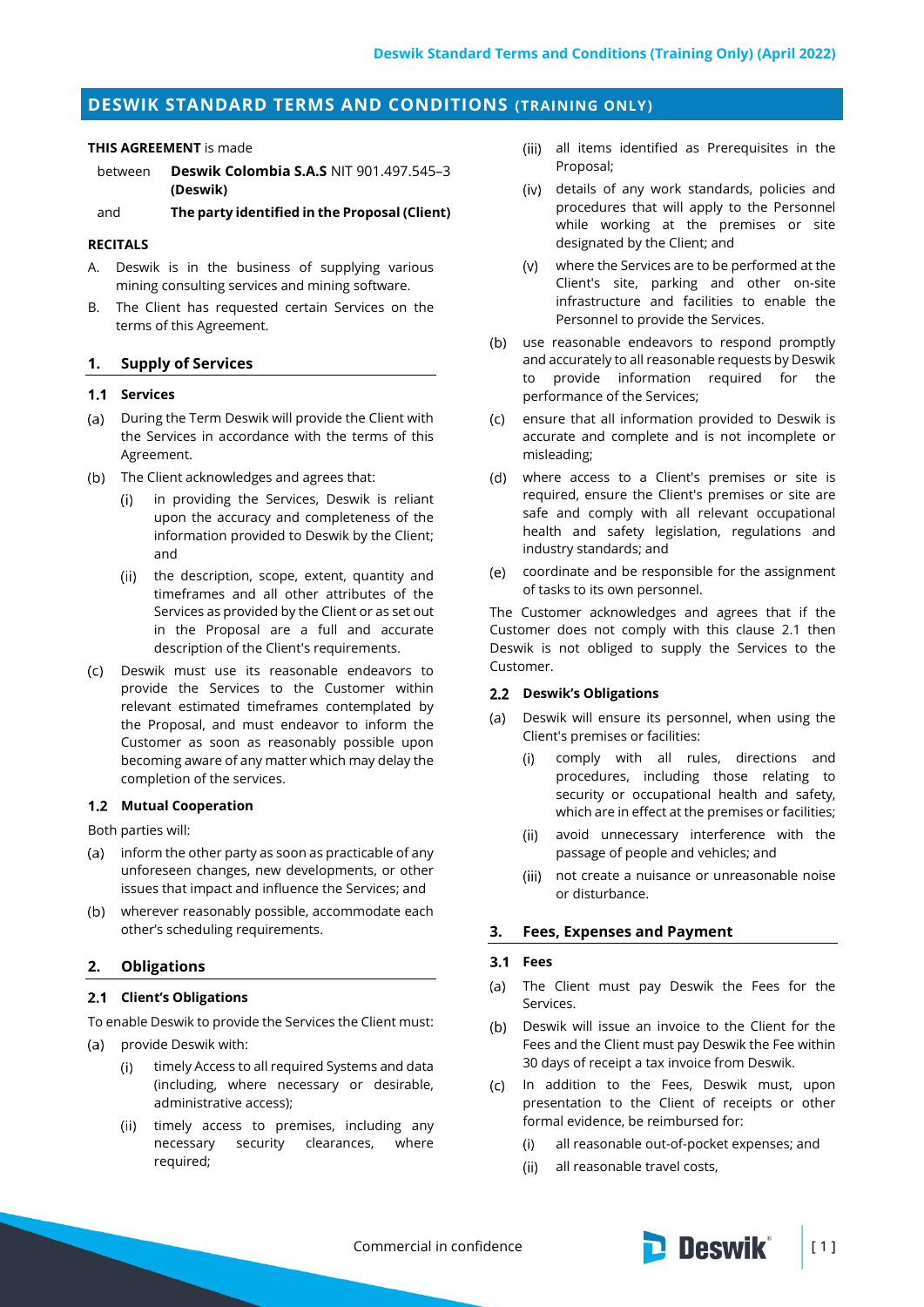incurred by Deswik or the Personnel in performing the Services.

(d) Deswik may charge the Client Interest on any monies owing under this Agreement which are not paid within the period specified in this Agreement.

## **Quotations**

Where at any time Deswik provides a quotation to the Client (including but not limited to as part of any Proposal) the Client acknowledges and agrees that the quotation is:

- (a) based on Deswik's reasonable assessment of the time and materials required to undertake the work based on the information available to Deswik at the time of preparing the quotation; and
- (b) Services are quoted on a time and materials basis, are indicative only, and are not binding on Deswik.

#### 3.3 Disputes

If at any time the Client disputes an amount included in a tax invoice, the Client must immediately pay the amount not in dispute.

### **Deferral of performance**

If the Client fails to pay any Fees in accordance with this agreement, and such failure continues for 14 days after the Client is notified of such failure, without limiting any other remedies available to Deswik, Deswik may defer performance of all Services (whether or not relevant to those Fees), or suspend the Client's access to all Services, until the outstanding Fees are paid.

## **4. Term**

This Agreement has effect from the Commencement Date and, unless terminated earlier in accordance with the provisions of this Agreement, remains in force until the Services are completed.

## **5. Value Added Tax**

- The amounts payable by the Client to Deswik for, or in connection with, any supply under this Agreement do not include any VAT.
- (b) The Client must pay Deswik an additional amount on account of VAT equal to the amounts payable by the Client for the supply multiplied by the prevailing VAT rate.
- Subject to clause 5(d), the additional amount on account of VAT is payable at the same time and in the same manner as the amounts payable by the Client are required to be paid to Deswik.
- The Client is not required to pay the additional amount on account of VAT until Deswik has provided the Client with a tax invoice which is in an approved form for VAT purposes.
- To the extent that the amounts for the supply consist of the reimbursement or indemnity for any

liabilities, costs or expenses incurred by Deswik, in this Agreement the amount of those liabilities, costs or expenses are deemed to be net of any refund or input tax credit of VAT to which Deswik is entitled as a result of incurring the liability, cost or expense.

#### **6. Intellectual Property Rights**

#### **Ownership**

- $(a)$ All Intellectual Property Rights in the Proposal are owned by Deswik.
- All Intellectual Property Rights in the Software are owned by Deswik, and nothing in this agreement assigns the Client any Intellectual Property Rights in the Software.
- All Project IP created in the course of Deswik providing the Services to the Client and all Intellectual Property Rights in and to all documents and any other subject matter created for the purposes of, or in the course of, Deswik providing the Services to the Client will, upon their creation, be owned by and vested in Deswik.
- Deswik Material remains the property of Deswik and nothing in this agreement grants the Client any Intellectual Property Rights in the Deswik Material or other Intellectual Property Rights of Deswik.

#### **License of Deswik Material**

Subject to third party rights, Deswik grants to the Client a non-exclusive license to use the Deswik Material to receive the Services during the Term.

### **License of Client Material**

The Client grants to Deswik a non-exclusive, global, irrevocable, perpetual license to exercise:

- (a) the Intellectual Property Rights in any Client Material in connection with Deswik providing Services to the Client, including to use and modify the Client Material for that purpose; and
- (b) the Project IP in connection with Deswik's business, including to reuse non Client-specific Project IP for other clients of Deswik.

## **Deswik's marks**

- The Client must not, and must ensure that its officers, employees, agents and subcontractors do not, use the trademarks or logos of Deswik except with the prior written consent of Deswik.
- (b) The Client must include Deswik's copyright notice on all entire and partial permitted copies made of the Deswik Materials on any medium.

### <span id="page-1-0"></span>**7. Confidentiality**

#### **Access to Confidential Information**

Each party acknowledges that the other party, its employees or agents, may be given access to Confidential Information relating to the other parties'

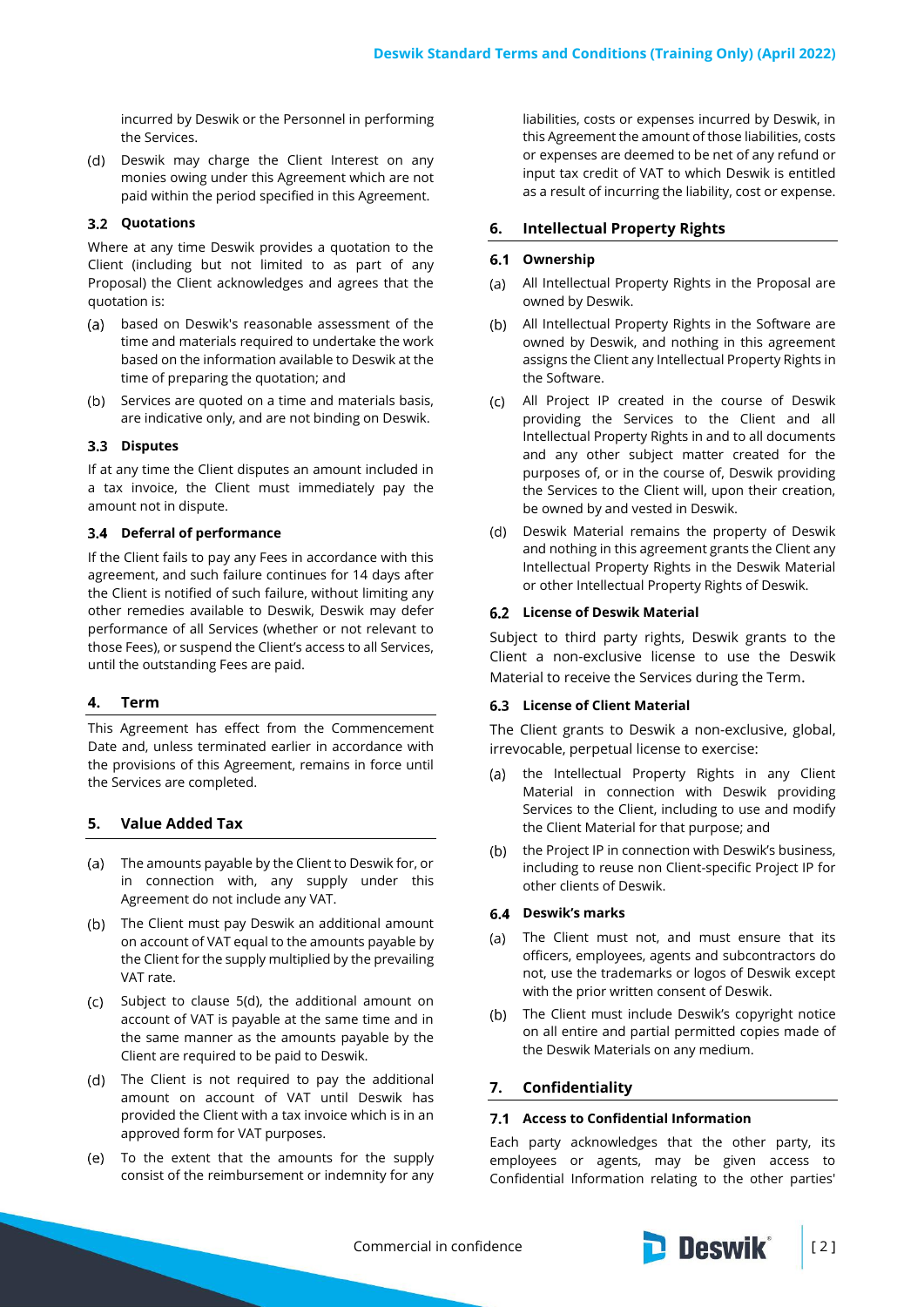business or the operation of this Agreement or any negotiations relating to this Agreement.

## **Obligations of Confidence**

Each party undertakes to:

- (a) hold in strict confidence all Confidential Information which comes into its possession; and
- (b) as far as commercially feasible, to take the same degree of care to protect the other party's Confidential Information as the recipient uses to protect its own Confidential Information.

## **7.3 Survival**

The obligations of confidence in this clause [7](#page-1-0) survive expiry or termination of this Agreement.

## **8. Termination**

#### **Termination by Deswik**

Without prejudice to any rights or remedies of Deswik, Deswik may, by at least seven (7) days' notice in writing to the Client, terminate this Agreement if:

- (a) the Client fails to pay an undisputed invoice within 30 days of receipt of that invoice and persists in that failure for a period of 14 days after receipt of notice given by Deswik to the Client;
- (b) the Client breaches its obligations under this Agreement and:
	- the breach is not capable of remedy;  $(i)$
	- if capable of remedy, the breach is not  $(ii)$ remedied within 30 days of receipt of written notice by the Client requiring the breach to be remedied,

unless the breach, having regard to its nature and importance does not justify termination; or

 $(C)$ an Insolvency Event occurs in respect to the Client.

## **8.2 Termination for convenience**

Either party may terminate this agreement at any time by giving 30 days' notice to the other party.

## **After termination**

- (a) Termination of this Agreement does not affect any accrued right or liability of either party nor will it affect the coming into force or the continuation in force of any provision of this Agreement that is expressly or by implication intended to come into or continue in force on or after the termination.
- (b) The Client must promptly pay to Deswik all money due and owing as at the date of termination of this Agreement.
- Deswik must promptly deliver up or return to the Client the Confidential Information including documents, reports and records of the Client's in Deswik's possession, custody or control.
- (d) The Client must promptly deliver up or return to Deswik the Confidential Information including

documents, reports and records of Deswik in the Client's possession, custody or control.

## **9. Disclaimer and Limitation of Remedies**

## **Customer Warranty**

The Customer warrants that:

- the Customer's premises and any other premises at  $(a)$ which the Services are performed, and travel to and from those premises, will be safe; and
- use of the Customer Material by Deswik in  $(b)$ accordance with this agreement will not infringe the Intellectual Property Rights of any third party.

## **9.2 Reliance Warranties**

- (a) The Customer represents and warrants, and it is a condition of this agreement, that:
	- all information provided by the Customer or on the Customer's behalf to Deswik is accurate and is not, whether by omission of information or otherwise, misleading;
	- (ii) the Customer has not withheld from Deswik any document, information or other fact material to the decision of Deswik to enter into this agreement or any Proposal; and
	- (iii) the Customer did not rely upon any representation made to the Customer by Deswik or any Related Body Corporate of Deswik (if any) prior to entry into this agreement.
- (b) The Customer acknowledges that Deswik is relying on the information provided by the Customer in preparing the Proposal and any other relevant scoping documents and timeframes in connection with the Services.

#### **9.3 No Warranty**

- Deswik takes commercial steps to provide the  $(a)$ Services so as to meet the Client's requirements. However, Deswik gives no warranty that the Services will be fit for any particular purpose.
- Under no circumstances will Deswik be liable for any incidental, special, indirect, direct or consequential damages or loss of profits, interruption of business, loss of business opportunity or goodwill, any claims for indirect, special or punitive damages, third party claims or any indirect or consequential losses or related expenses which may arise from or be related to the Services.
- If Deswik breaches any provision of this agreement, Deswik's sole and exclusive maximum liability, whether based in contract, tort, or otherwise, will not in any event exceed the lesser in value of:
	- re-performing the Services; or  $(i)$
	- (ii) re-performance of the Services by a third party reasonably acceptable to Deswik.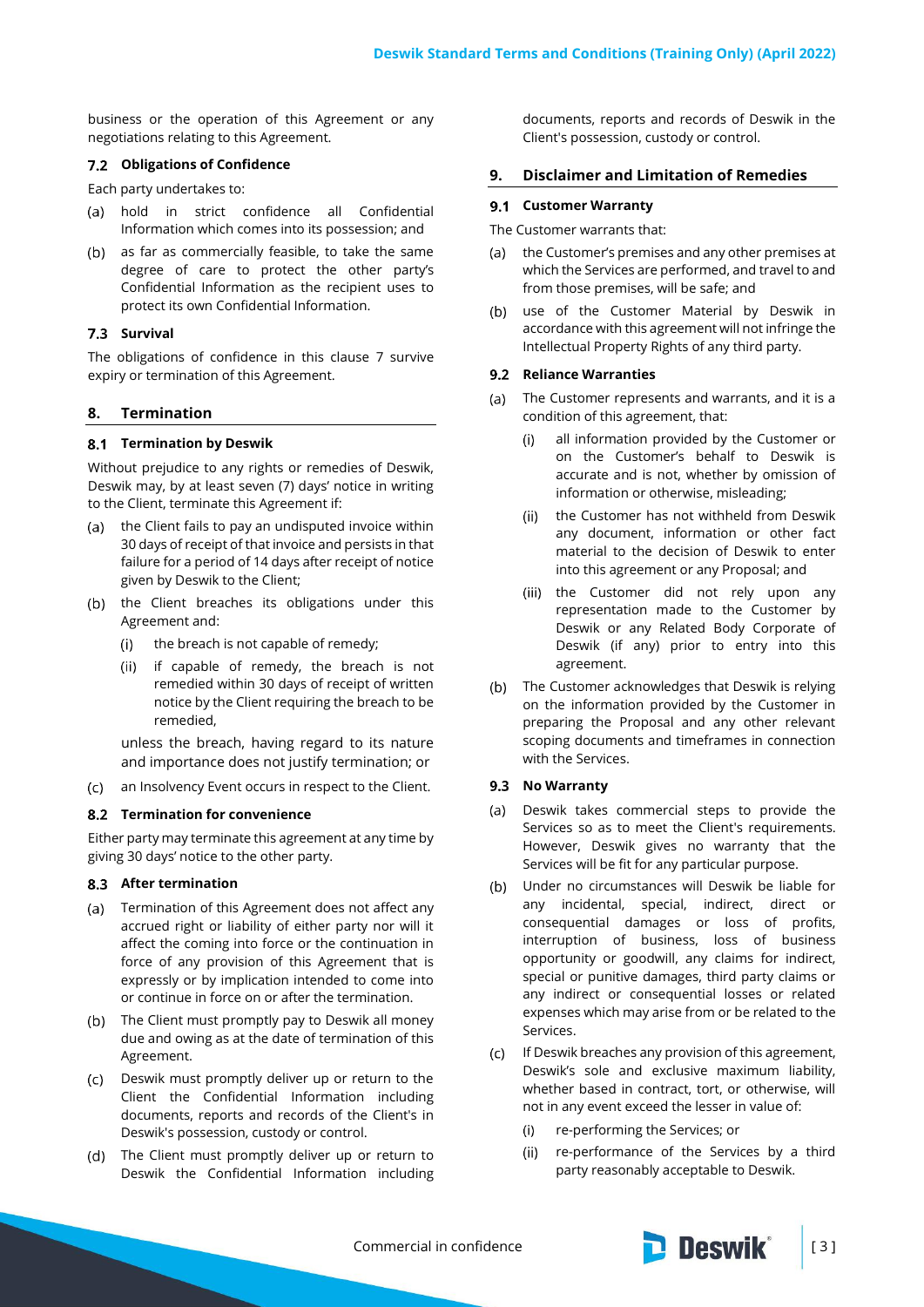- The Client agrees that the Client must commence any action arising out of or related to this Agreement and the Services within one (1) year of the loss or damage arising. After that time the Client agrees that any cause of action will be permanently barred.
- Nothing in this Agreement is intended or will be construed as excluding or modifying any statutory rights, warranties or conditions which are applicable to this Agreement or the Software and which by virtue of any legislation may not be modified or excluded.

## **10. Assignment or other Transfer**

Neither party may assign all or any of its rights or obligations under this Agreement to any other person or entity without the prior written consent of the other party.

## <span id="page-3-0"></span>**11. Notices**

- (a) A notice given under this agreement must be:
	- $(i)$ in writing and signed by or for the sender;
	- $(ii)$ directed to the recipient's address specified in this agreement or as varied by written notice; and
	- (iii) left at, or sent by prepaid registered post, hand delivery or facsimile to, that address.
- (b) A notice is deemed to have been given:
	- if left at the recipient's address or hand delivered, on the day of delivery;
	- if sent by prepaid registered post, 2 Business (ii) Days after the date of posting; or
	- (iii) if sent by facsimile, when the sender's facsimile machine records that it has been transmitted without error.
- The provisions of this clause [11](#page-3-0) are in addition to  $(c)$ any other mode of service permitted by law.

## **12. Miscellaneous**

#### **Governing Law and Jurisdiction**

This agreement is governed by the laws applicable in the Republic of Colombia.

#### **12.2 Entire Agreement**

This Agreement and the Proposal constitutes the entire agreement between the parties about its subject matter and supersedes all prior contracts, arrangements and understandings in relation to that subject matter and may only be altered in writing signed by all parties.

#### **12.3 Counterparts**

This Agreement may be executed in any number of counterparts each of which is taken to be an original. All of those counterparts taken together constitute one instrument. An executed counterpart may be delivered by facsimile.

#### **Waivers**

A waiver by a party of any of its rights under this agreement must be in writing and does not operate as a waiver of any other right or as a future waiver of that or any other right.

### **12.5 Further Action**

Each Party must do all things and sign all documents reasonably necessary to give effect to this agreement and the transactions contemplated by it.

## **Client's Acknowledgements**

Any material made available by Deswik and any statement made by Deswik in the Proposal is Deswik's own material and information. The Client in entering into this Agreement relied upon its own personal assessment and enquiries with respect to that material, those statements and the Agreement.

#### **12.7 Severance**

If any provision or part of a provision of this Agreement is invalid or unenforceable in any jurisdiction:

- the provision must be read down for the purposes  $(a)$ of the operation of that provision in that jurisdiction, if possible, so as to be valid and enforceable; or
- (b) if the provision cannot be read down it must be severed if it is capable of being severed, without affecting the remaining provisions of this Agreement or affecting the validity or enforceability of that provision in any other jurisdiction and the parties must consult in good faith to determine whether any amendment or substituted provision is required.

## **Compliance with anti-corruption and antimoney laundering laws.**

- The parties mutually undertake to implement measures conducive to avoiding their operation from being used as an instrument to conceal, handle, invest or exploit in any way, money or other assets resulting from illegal activities or to give these activities the appearance of legality.
- (b) In this sense, the parties are aware of and accept that any of the parties may unilaterally and immediately terminate this Agreement, without this entailing any compensation whatsoever from the compliant party, whenever the non-compliant party, its managers, direct and indirect shareholders holding at least 5% of the organization's share capital, directors or agents acting as such, at any time have been or may be: i) sentenced by the competent authorities for the crime of money laundering, or money laundering predicate offenses, including crimes against public administration or terrorist financing, or managing resources relating to terrorist actions, ii) administratively sanctioned for violating any anticorruption law, iii) included in lists managed by

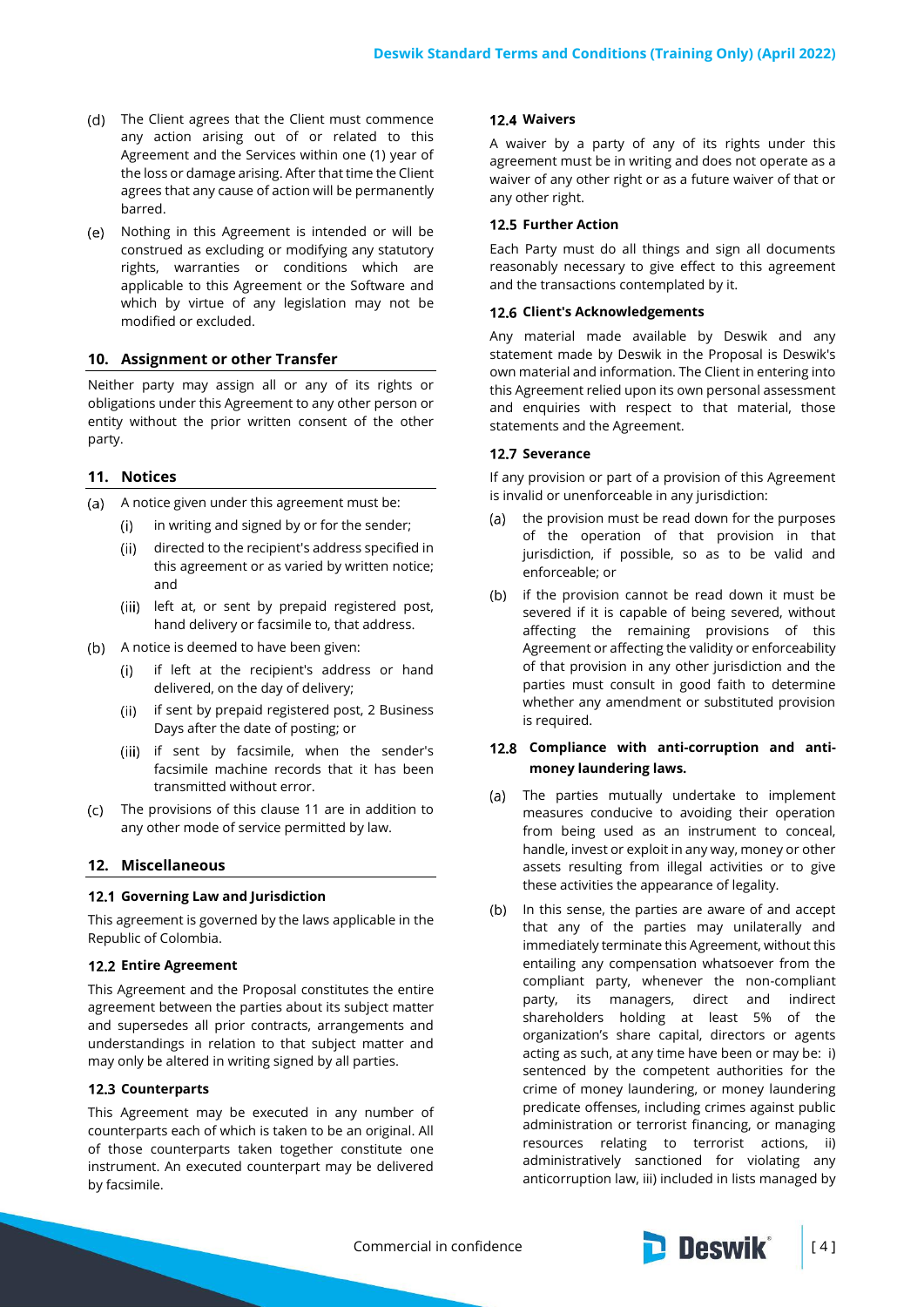any local or foreign authority pertaining to money laundering and/or terrorist financing and/or corruption in any of their modalities, iv) linked to any investigation, judicial or administrative proceedings conducted by the local or foreign competent authorities for the alleged perpetration of crimes or offenses relating to money laundering, money laundering predicate offenses, including crimes against public administration and/or terrorist financing, or managing resources relating to terrorist actions.

- The parties undertake to respect, comply with and enforce: i) the anticorruption laws applicable to their domicile of incorporation; ii) their own internal anticorruption self-regulation rules, and iii) the international anticorruption laws whose compliance is mandatory for the parties.
- The parties, during the subscription and performance of this Agreement, undertake that neither of them nor their corresponding representatives, employees, contractors or subcontractors will offer, promise or give, either personally or through a third party, money, valuables or any other gift to any public servant or government official or to private parties, in order to initiate, obtain or retain any type of business, undue advantage or activity for themselves, third parties or the other party.
- (e) Should any offer, acceptance, bribe payment or other form of illegal payment take place, or any of the parties is notified of this event, the compliant party may immediately terminate this Agreement without this entailing any compensation in favor of the non-compliant party.

### **Personal Data**

- The personal data gathered and processed by the parties in the performance of this Agreement constitute strictly confidential information. Said data may include without limitation, name, identity document, social security contributions, marital status, age and similar. The purpose of processing the personal data is to achieve the purpose of this Agreement and may be shared with third parties as long as the data subjects have expressly authorized the transfer of their data.
- (b) The parties will make sure they have the prior, express and informed consent of the subjects whose data must be provided in order to achieve this Agreement. The personal data controller will collect them in a safe, confidential file in compliance with its personal data protection policy and all other applicable laws.
- The parties have the legal obligation of protecting  $(c)$ the personal data to which they gain access as a result of this Agreement, in pursuance of their personal data protection policy and the Colombian laws applicable thereto, and must compensate the

other for any damages the breach of this clause may cause.

#### **13. Definitions and Interpretation**

#### **13.1 Definitions**

In this Agreement unless the contrary intention is apparent or the context otherwise requires:

**Access** means any interaction or communication with the System by way of any communications mechanism using guided or unguided electro-magnetic energy that causes the System to react or respond, in any manner whatsoever, to such interaction or communication and **Accessing** has a corresponding meaning.

**Business Day** means a day that is not a Saturday, Sunday or a public holiday in the Republic of Colombia.

**Client** means the client identified as such at the commencement of the Proposal.

**Client Material** means any material provided by or to which access is given by the Client to Deswik for the purposes of this agreement including documents, equipment, reports, technical information, studies, plans, charts, drawings, calculations, tables, trademarks, logos, schedules and data stored by any means.

**Commencement Date** means the date specified in the 'Scope of Work and Deliverables' section of the Proposal.

**Confidential Information** means information relating to a party's Intellectual Property or to a party's business operations including, without limitation:

- any information that is designated by a party as  $(a)$ confidential;
- (b) the Software;
- all information given or obtained in circumstances where it could reasonably be inferred as being confidential;
- (d) the terms of this Agreement; and
- $(e)$ all know-how, techniques, processes and commercial and financial information of a party,

but does not include information that:

- becomes publicly available other than as a result of a breach of clause [7;](#page-1-0)
- is authorized, permitted or directed to be disclosed  $(g)$ by the other party;
- (h) is required to be disclosed by law; or
- $(i)$ is required to be disclosed to a party's legal or financial advisers.

**Deswik Material** means any material provided by or to which access is given by Deswik to the Client for the purposes of this agreement including any documents, equipment, reports, technical information, studies, plans, charts, drawings, calculations, tables, schedules and data stored by any means.

**Excluded Services** means those excluded services and support identified in the 'Exclusions' section of the Proposal.